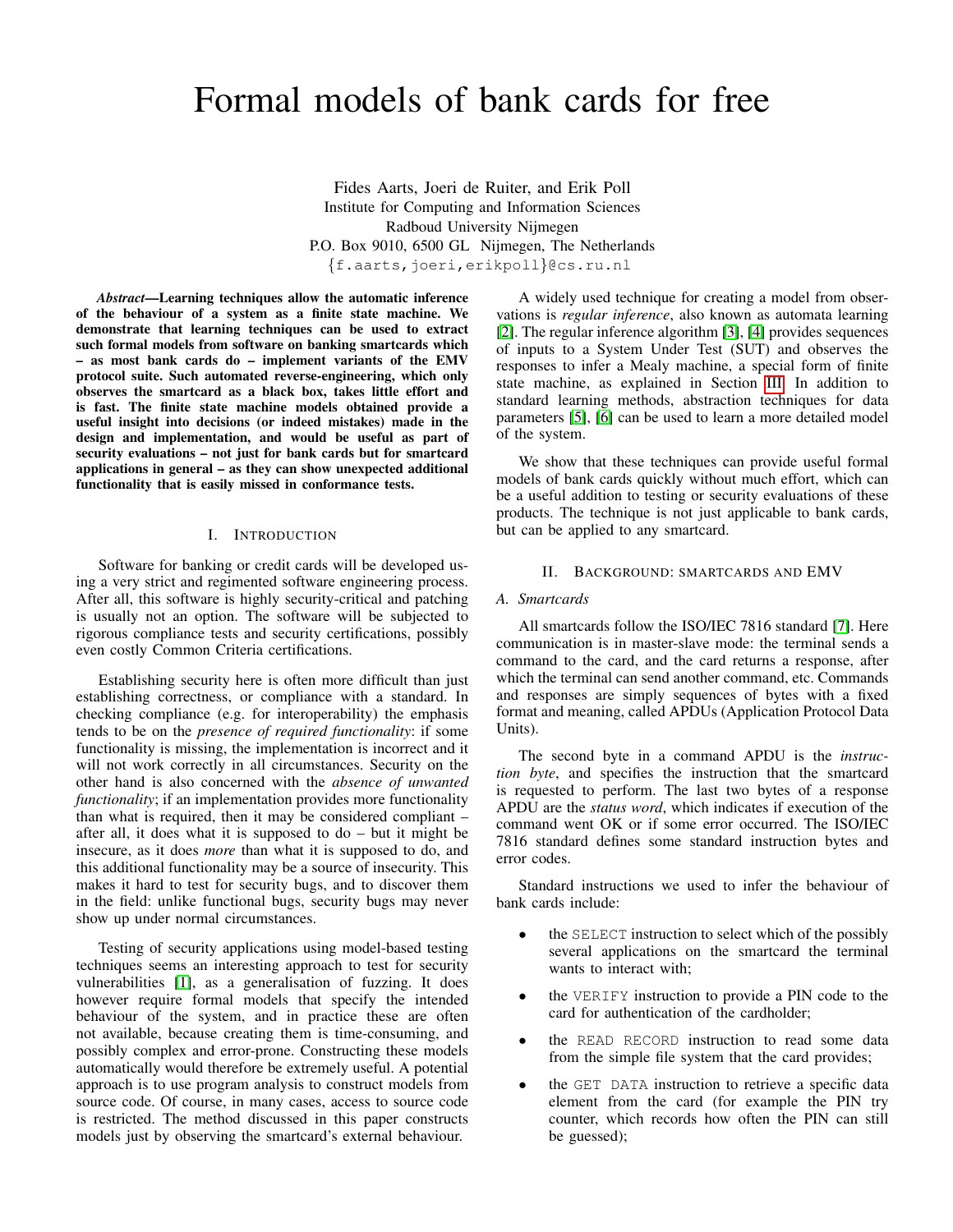• the INTERNAL AUTHENTICATE instruction to authenticate the card; the terminal supplies a random number as argument to this command which the smartcard then encrypts or signs to prove knowledge of a secret key.

For the purposes of this paper the difference between the 'files' retrieved using READ RECORD and the 'data elements' retrieved using GET DATA is not important.

# <span id="page-1-1"></span>*B. EMV*

Most smartcards issued by banks or credit cards companies adhere to the EMV (Europay-MasterCard-Visa) standard [\[8\]](#page-7-7). This standard is defined on top of ISO/IEC 7816. It uses some of standard instruction bytes (incl. those listed above), but also defines additional ones specific to EMV, including:

- the GENERATE AC instruction to let the card generate a so-called Application Cryptogram (AC);
- the GET PROCESSING OPTIONS instruction to initialise the transaction, provide the necessary information to the card and retrieve the capabilities of the card.

A normal EMV session consists of the following steps:

- 1) *selection of the desired application on the smartcard using* SELECT*.* There may be several applications on a smartcard. Some bankcards will provide multiple EMV-applications for different uses, e.g. one to be used by ATMs and one to be used by a hand-held reader for internet banking.
- 2) *initialisation of the transaction using* GET PROCESSING OPTIONS. The terminal provides the card with data, specified in the response to the selection of the application. The card initialises the transaction and sends a response containing its capabilities.
- 3) *optionally: cardholder verification and/or card authentication.* Card authentication can, for example, be done using a challenge-response mechanism (called DDA in the EMV standard) by invoking the INTERNAL AUTHENTICATE instruction. Cardholder verification can be done offline by checking the PIN code using the VERIFY instruction; here the PIN can be sent to the smartcard either in plaintext or encrypted. Checking the PIN can also be done online, in which case the PIN is sent to the bank back-end to check it.
- 4) *the transaction.* For the actual transaction one or two cryptograms are requested using the GENERATE AC instruction, as discussed in more detail below.
- 5) *scripting.* After completing a transaction, the terminal may send additional Issuer-to-Card scripting commands, that allow the issuer to update cards in the field.

The cryptograms generated for a transaction can have one of the following three types:

an Authorisation Request Cryptogram (ARQC), which is a request to perform a transaction online;

- a Transaction Certificate (TC), which indicates acceptance of a transaction;
- an Application Authentication Cryptogram (AAC), which indicates rejection of a transaction.

All these cryptograms contain a MAC (Message Authentication Code), a hash over some data encrypted with a secret key.

An EMV transaction involves at most two of these cryptograms. The types of these cryptograms depend on the transaction. EMV transactions can be offline or online. For an offline transaction, the terminal sends data about the transaction to the card, and the card returns a TC to approve the transaction. For an online transaction, the card first provides an ARQC that is sent back to the issuing bank. The bank's response is sent to the card, which will then return a TC if the response is correct. Every transaction by the card is identified by a unique value of the Application Transaction Counter (ATC), that the card keeps track of.

The terminal requests these cryptograms using the GENERATE AC command. The terminal will indicate which type of cryptogram it wants, but the card may return a different type than requested. For example, when the terminal requests a TC, the card may return an ARQC (namely in case the card wants the terminal to go online to get approval for the transaction from the bank) or it may decline the transaction by responding with an AAC.

The EMV protocol as described above is also used for internet banking in the EMV-CAP protocol. Here bank customers use a handheld smartcard reader with a small display in which they insert their bank card. EMV-CAP is a proprietary standard of MasterCard. Unlike the EMV specs, the EMV-CAP specs are not public, but they have been largely reverse-engineered [\[9\]](#page-7-8), [\[10\]](#page-7-9). In EMV-CAP the card is requested for an ARQC to authorise an transaction (e.g. an internet bank transfer). This is then followed by a request for an AAC, thus completing (or, more precisely, aborting) a regular EMV transaction so that the card is left in a 'clean' state.

# <span id="page-1-0"></span>III. BACKGROUND: INFERENCE OF MEALY MACHINES

# *A. Mealy Machines*

We use *Mealy machines* to model the behaviour of smartcards. A Mealy machine is a finite state machine where every transition involves an input and a resulting output. Formally, a *Mealy machine* is a tuple  $\mathcal{M} = \langle I, O, Q, q^0, \delta, \lambda \rangle$ , where  $I, O$ and Q are nonempty sets of *input symbols*, *output symbols*, and *states*, respectively;  $q^0 \in Q$  is the *initial state*;  $\delta: Q \times I \to Q$ is the *transition function*; and  $\lambda$  :  $Q \times I \rightarrow O$  is the *output* function. Elements of  $I^*$  and  $O^*$  are *input* and *output strings* respectively.

An intuitive interpretation of a Mealy machine is as follows. At any point in time, the machine is in some state  $q \in Q$ . It is possible to give inputs to the machine by supplying an input symbol  $i \in I$ . The machine then responds by producing an output symbol  $\lambda(q, i)$  and transforming itself to the new state  $\delta(q, i)$ . Let a *transition*  $q \stackrel{i/o}{\longrightarrow} q'$  in M denote that  $\delta(q, i) = q'$  and  $\lambda(q, i) = o$ .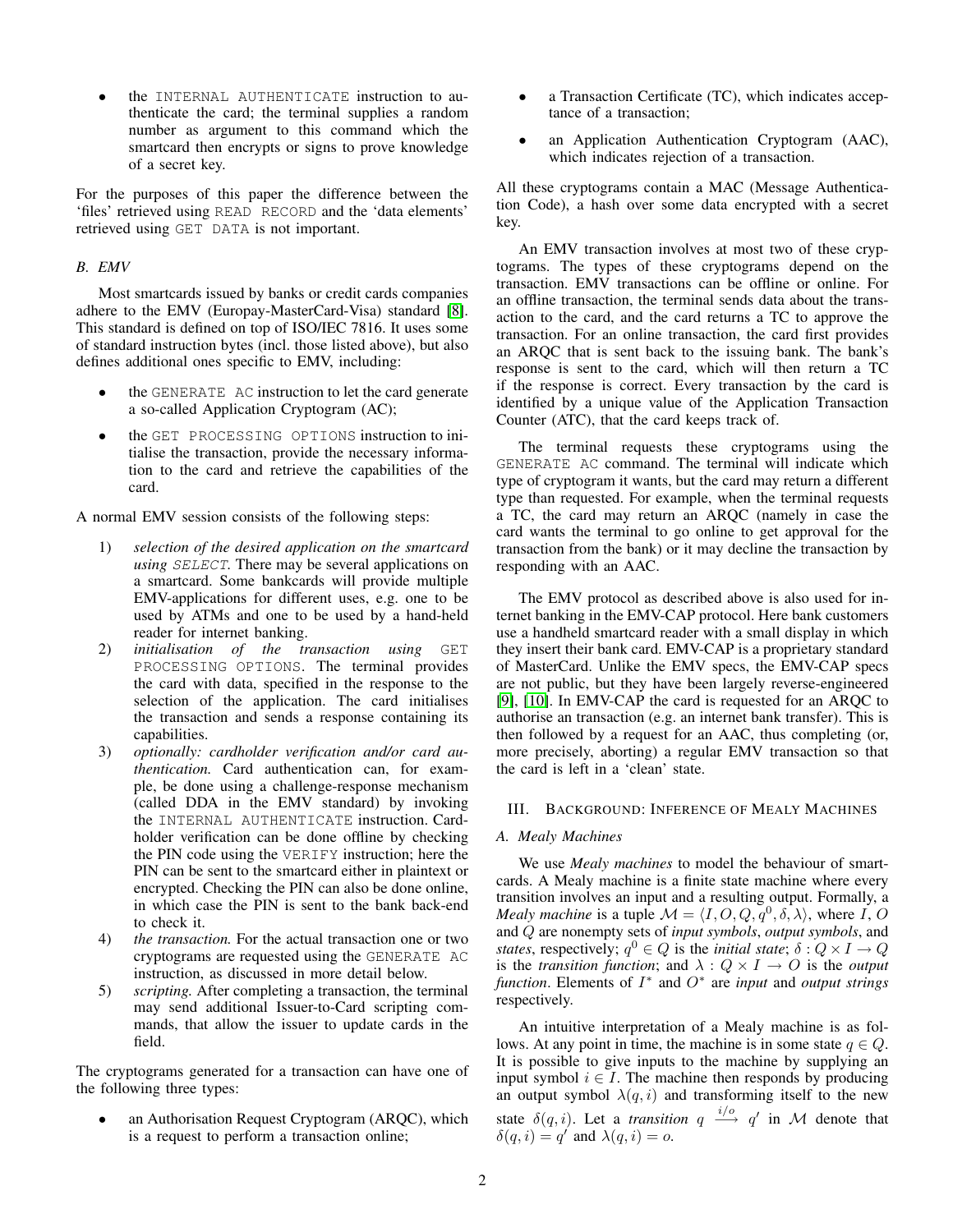We extend the transition and output functions from input symbols to input strings in the standard way, by defining:

$$
\begin{array}{rcl} \delta(q,\varepsilon)&=&q\\ \delta(q,ui)&=&\delta(\delta(q,u),i)\\ \lambda(q,\varepsilon)&=&\varepsilon\\ \lambda(q,ui)&=&\lambda(q,u)\lambda(\delta(q,u),i) \end{array}
$$

The Mealy machines that we consider are *complete* and *deterministic*, meaning that for each state  $q$  and input i exactly one next state  $\delta(q, i)$  and output symbol  $\lambda(q, i)$  is possible.

Given a Mealy machine  $M$  with input alphabet  $I$ , output function  $\lambda$ , and initial state  $q^0$ , we define  $\lambda_{\mathcal{M}}(u) = \lambda(q^0, u)$ , for  $u \in I^*$ . Two Mealy machines M and  $\mathcal{M}'$  with input alphabets I are *equivalent* if  $\lambda_{\mathcal{M}}(u) = \lambda_{\mathcal{M}'}(u)$  for all input strings  $u \in I^*$ .

#### *B. Inference of Mealy Machines*

Angluin's well-known  $L^*$  algorithm [\[2\]](#page-7-1) is an active learning algorithm to infer deterministic finite automata. Inspired by work of Angluin, Niese [\[3\]](#page-7-2) developed an adaptation of the L\* algorithm for active learning of deterministic Mealy machines. The algorithm assumes there is a *Teacher*, who knows a deterministic Mealy machine  $\mathcal{M} = \langle I, O, Q, q^0, \delta, \lambda \rangle$ , and a *Learner*, who initially has no knowledge about M, except for its sets  $I$  and  $O$  of input and output symbols. Whenever the *Teacher* accepts an input symbol on M, it maintains the current state of  $M$ , which at the beginning equals the initial state  $q^0$ . The *Learner* can ask three types of queries to the *Teacher*, see Fig. [1:](#page-2-0)

- An *output query*  $i \in I$ . Upon receiving output query i, the *Teacher* picks a transition  $q \stackrel{i/o}{\rightarrow} q'$ , where q is the current state, returns output  $o \in O$  as answer to the *Learner*, and updates its current state to  $q'$ .
- A *reset query*. Upon receiving a reset query the *Teacher* resets its current state to  $q^0$ .
- An *equivalence query*  $H$ , where  $H$  is a hypothesized Mealy machine. The *Teacher* will answer *yes* if H is correct, that is, whether  $H$  is equivalent to  $M$ , or else supply a *counterexample*, which is a string  $u \in I^*$ such that u produces a different output string for both automata, i.e.,  $\lambda_{\mathcal{M}}(u) \neq \lambda_{\mathcal{H}}(u)$ .

The equivalence query cannot be really supported if the actual machine  $M$  can only be observed as a black box, as is the case in our work, as we analyse smartcards without access to the program code. In such cases, the equivalence query can only be approximated, namely by testing to see if a difference between the actual machine  $M$  and the hypothesis  $H$  can be detected. (Note that this is a form of model-based testing.) As explained below, there are different strategies to test this.

The typical behaviour of a *Learner* is to start by asking sequences of output queries (alternated with resets) until a "stable" hypothesis  $H$  can be built from the answers. After that an equivalence query is made to find out whether  $H$  is correct. If the answer is *yes* then the *Learner* has succeeded. Otherwise the returned counterexample is used to perform subsequent output queries until converging to a new hypothesized automaton, which is supplied in an equivalence query, etc.



<span id="page-2-0"></span>Fig. 1. Learning framework



<span id="page-2-2"></span>Fig. 2. Set-up

## IV. SETUP AND PROCEDURE

We used authentic bank cards as *SUT*/*Teacher*. Access to the smartcards was realised via a standard smartcard reader and a testing harness discussed in Section [IV-A.](#page-2-1) We connected the *SUT* to the LearnLib library [\[4\]](#page-7-3), which served as *Learner*, see Fig. [2.](#page-2-2) The LearnLib tool provides a Java implementation of the adapted L\* algorithm. Because LearnLib views the *SUT* as a black box, equivalence queries can only be approximated. The tool provides several different realisations of equivalence queries. In our experiments we used a random test suite with 1000 test traces of length 10 to 50 as equivalence oracle. We verified our results with the W-Method by Chow [\[11\]](#page-7-10) by checking if it will find at least one more state than the random test suite.

For our tests we used a collection of MasterCard and Visa branded debit and credit cards from the Netherlands, Germany, Sweden and the UK. All the MasterCard credit cards contain a MasterCard application, whereas on the bank cards there is a Maestro application. Both these applications are used for payments in shops and to withdraw cash from ATMs. The Dutch bank cards also contain a SecureCode Aut application, which is used for online banking with a handheld EMV-CAP reader provided by the bank. The Visa branded debit card contains the Visa Debit application.

#### <span id="page-2-1"></span>*A. Test harness*

As illustrated in Fig. [2,](#page-2-2) our test harness<sup>[1](#page-2-3)</sup> translates the abstract command (from the input alphabet of our Mealy machine model) to a concrete command APDU, and translates a response APDU to a more abstract response (in the output alphabet of the Mealy machine model). It supports the commands listed in Section [II-B.](#page-1-1)

The test harness is just over 300 lines of Java code. Most of this code is generic code to set-up a connection to the smartcard reader. A regular smartcard reader was used, and communication was performed using the standard Java Smart Card I/O library. The code specific to EMV is just over 100 lines of code, and consists of 15 methods that define some command APDU to be sent to the card. The input alphabet corresponds to these 15 methods.

<span id="page-2-3"></span><sup>1</sup>Available from [http://www.cs.ru.nl/](http://www.cs.ru.nl/~joeri/)∼joeri/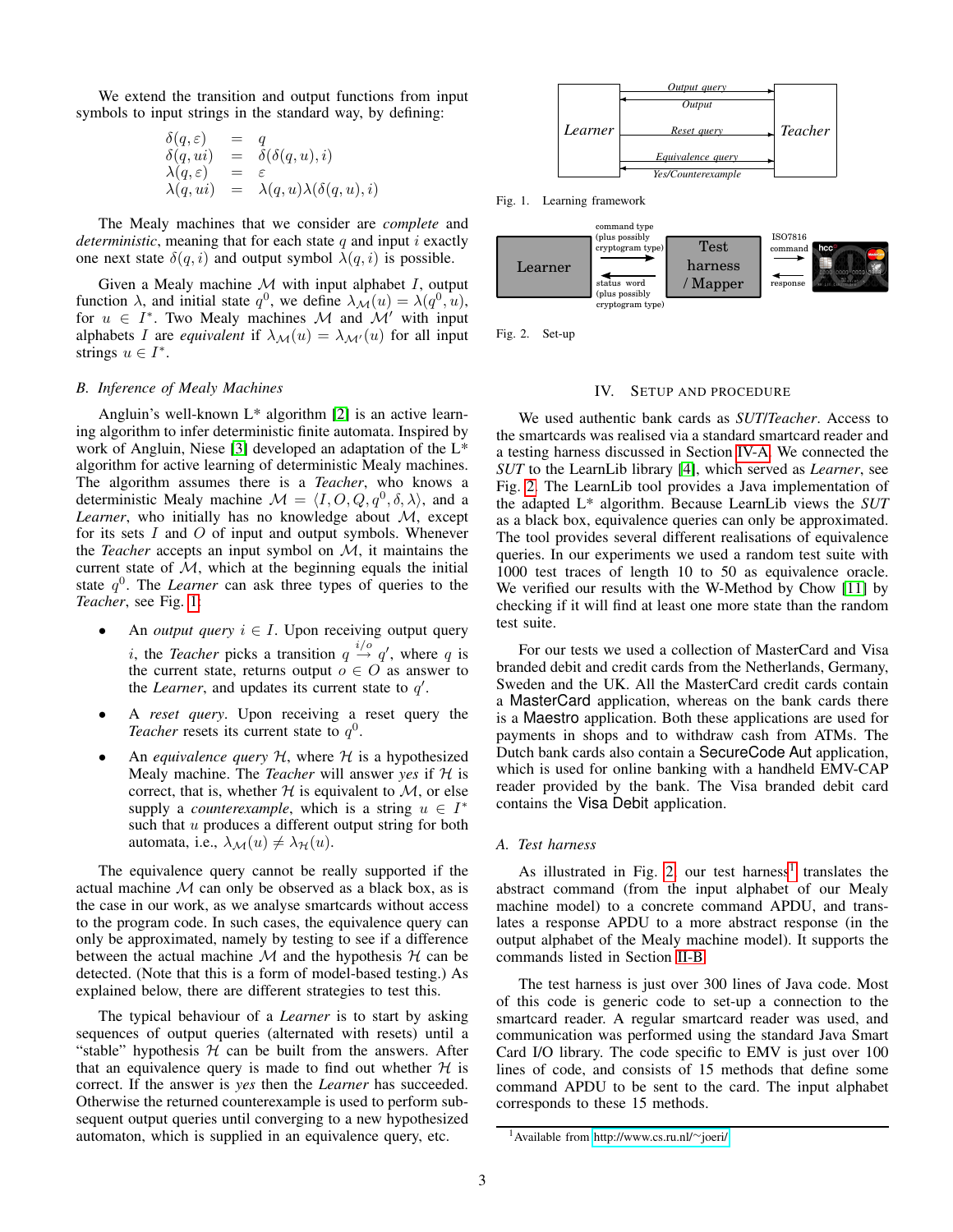For many parameters of these commands the test harness uses some fixed value, for instance for the random number sent as argument of INTERNAL AUTHENTICATE, the payload data for the cryptograms generated by the card, and the (correct) guess for the PIN code. One would not expect a different random number to affect the control flow of the application in any meaningful way, so by fixing values here we are unlikely to miss interesting behaviour. Note that we have two different payloads when requesting the cryptograms due to the difference between the first and second request for a cryptogram. As these payloads are different, both a correct and an incorrect payload is used when requesting cryptograms. Obviously, entering an incorrect PIN code would affect the control flow, but learning about the behaviour in response to incorrect PIN guesses is very destructive as it will quickly block the card.

For several commands different variants are provided by the test harness:

- For the commands GET DATA, READ RECORD and GET PROCESSING OPTIONS, both a variant with correct arguments and one with incorrect arguments is provided. E.g., for GET DATA we have variants requesting a data element that is present or one that is not.
- For the GENERATE AC command 6 variants are provided, as there are 3 cryptogram types, each of which can be used with one of 2 sequences of arguments (one for the first and one for the second cryptogram).

The test harness does not output the entire response of the smartcard to the learner. It only returns the 2 byte status word, but not any additional data returned by the card. For most commands, like GET PROCESSING OPTIONS, this additional data returned will always be the same, so there is not much interest in learning it. The only exception to this is the GENERATE AC command: here the test harness does return the type of cryptogram that was returned by the card (but not the cryptogram itself; as this is computed using a cryptographic function on the input and the card's ATC, the response will never be the same and there is nothing we could hope to learn from it).

A limitation of our test harness is that we do not know the bank's secret cryptographic keys that are needed to complete one 'correct' path of the protocol, namely the path where the card produces an ARQC as first cryptogram and a TC as second. For this a correct reply to the first ARQC is needed, which requires knowledge of the cryptographic keys used by the bank's back end.

To be able to include the VERIFY command in the learning, the PIN code of the corresponding card has to be known. We did not try to learn the behaviour of the card in response to incorrect PIN codes, to avoid blocking the card. The cards we used are real bank cards for which we cannot reset the PIN. (With access to functionality to reset the PIN, which the issuing bank might have, one could also try to learn the behaviour in response to incorrect PINs.) The German card only supported encrypted PIN verification. Since the public key of MasterCard is needed for this, we were unfortunately not able to use VERIFY with this card.



<span id="page-3-0"></span>Fig. 3. Automaton of Dutch Maestro application. Just to highlight one observation that can be made from this diagram: the VERIFY operation, i.e. the verification of the PIN code by the smartcard, is optional; this makes sense because the terminal may check the PIN code with the bank (so-called online PIN verification), or choose not to verify the PIN at all.



<span id="page-3-1"></span>Fig. 4. Automaton of Dutch SecureCode Aut application. Note that here the VERIFY operation – i.e. verification of the  $\widehat{P}IN$  code – must be passed successfully before cryptograms can be generated, except for the AAC cryptogram to abort the session.

The Visa branded card can perform the GET DATA command to retrieve the current value of the ATC. This functionality is used for a so-called *mapper* component [\[5\]](#page-7-4), [\[6\]](#page-7-5) to be able to learn the transitions where a counter is increased. The *mapper* is integrated in the test harness of the *SUT*, and keeps track of the value of the counter. The GET DATA command only returns the current value of the ATC if the Visa Debit application is selected. Since the mapper depends on the value of the ATC, the Visa Debit application is automatically selected by the test harness before an output query is performed by LearnLib. The mapper retrieves the value of the ATC after each output query and adds the difference with the stored value of the ATC to the response, e.g. '+1' on an edge indicates the ATC was increased by one in this transition.

#### *B. Trimming the inferred state diagrams*

The state diagrams returned by LearnLib as .dot file look quite unintelligible at first sight, because there are so many transitions: for each state, one for *every* possible command. However, many transitions from a given state are errors and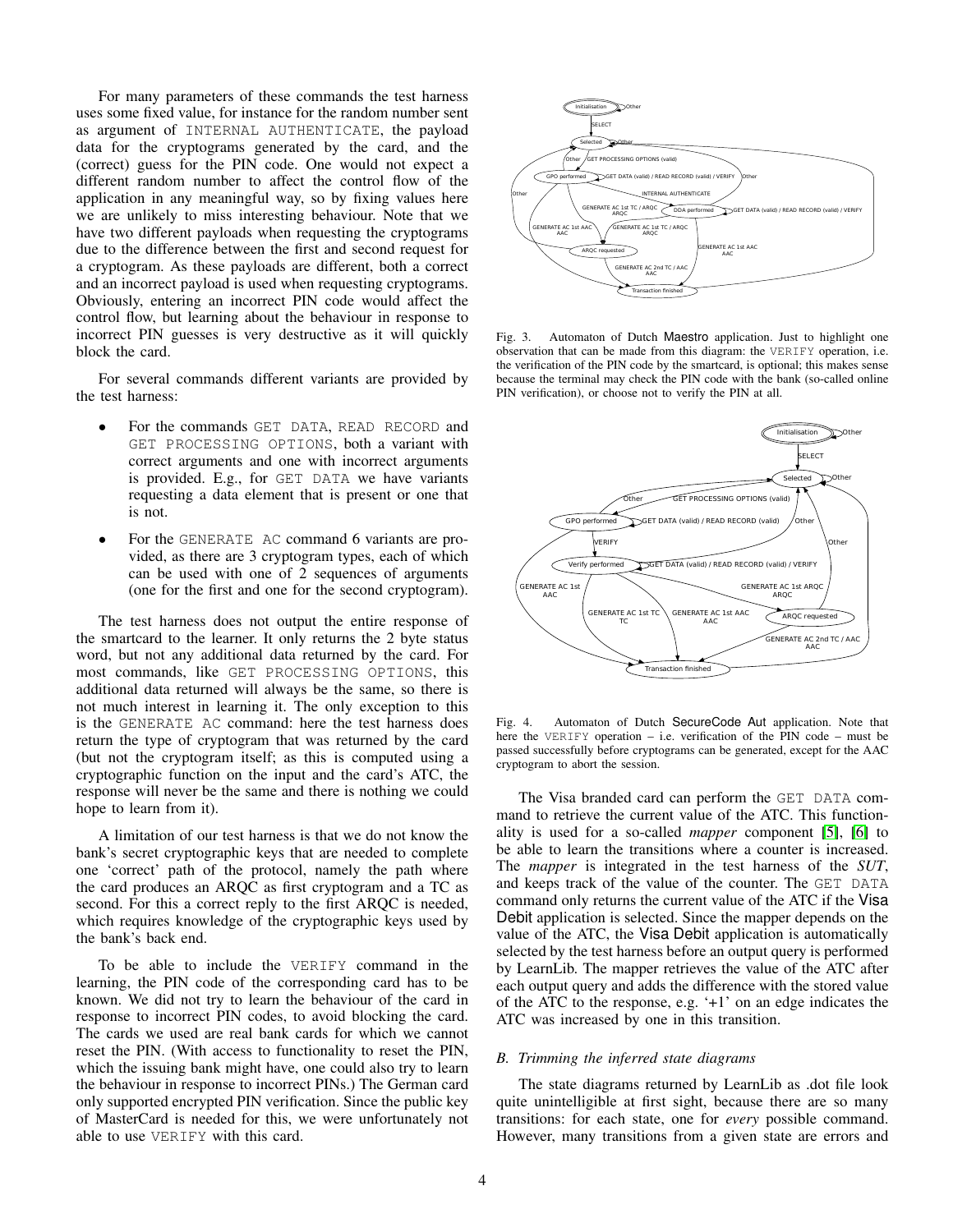simply return to the same or an error state (e.g. the 'Selected' or 'Finished' state). By simply collapsing all these transitions into one transition marked 'Other', and drawing multiple transitions between the same states with different labels as one transition with a set of labels, we obtain simple automata such as figures [3,](#page-3-0) [4,](#page-3-1) [5](#page-5-0) and [6.](#page-5-1) In these figures the responses are omitted for readability. We simply obtained these by manually editing the .dot files. This could easily be automated. At the same time we chose meaningful names for the different states.

The transition labels for GENERATE AC commands indicate (i) if it is the 1st or 2nd request for a cryptogram in this session (i.e. whether the argument is for the first or second request), (ii) the type of cryptogram that was requested (ARQC, AAC, or TC), and (iii) the type of cryptogram that was returned. E.g. GENERATE AC 1st ARQC ARQC means the type requested was ARQC, the arguments supplied for the first request, and the type returned was an ARQC. We have combined arrows if different parameters yield the same response; e.g. GENERATE AC 2nd TC/AAC AAC means that requests for a TC or AAC, with the arguments for the second request, both result in an AAC.

# V. RESULTS

We learned models of EMV applications on bank cards issued by several Dutch banks (ABN-AMRO, ING, Rabobank) and one German bank (Volksbank), and on MasterCard credit cards issued by Dutch and Swedish banks (SEB, ABN-AMRO, ING) and of one UK Visa debit card (Barclays). The Dutch bank cards contain two EMV applications, one for internet banking (SecureCode Aut) and one for ATMs and Pointof-Sales (Maestro). All cards resulted in different models, with as only exception that the Maestro applications on all Dutch bank cards were identical, as were the SecureCode Aut applications. An educated guess would be that these implementations come from the same vendor.

To learn the models LearnLib performed between 855 and 1695 membership queries for each card and produced models with 4 to 8 states. The total learning time depended on the algorithm and corresponding parameters used for equivalence approximation. The time needed to construct the final hypothesis was less than 20 minutes for every card.

When analysing the state diagrams for the different categories, we made the following observations.

The state diagrams for the ABN-AMRO and ING credit cards are very similar. There are only a few subtle differences, e.g in the initial state different error codes are returned in response to some instructions. Also the handling of the INTERNAL AUTHENTICATE instruction differs: both cards respond with the error 6D00 ('Instruction code not supported or invalid'), indicating that the instruction is not supported, but for the ING card this does not have any influence on the state, whereas the ABN-AMRO card is 'reset' to the 'Selected' state.

Comparing the Maestro (Fig. [3\)](#page-3-0) and the SecureCode Aut application (Fig. [4\)](#page-3-1) on the Dutch bank cards, we can observe the following:

1) In both applications, if data that is not available is requested, either using the READ RECORD or the GET DATA instruction, the application returns to

the 'Selected' state. This seems a bit strict, as the terminal has no way of knowing whether certain data that can be retrieved using GET DATA is available. Apparently, here the developers have chosen a 'safe by default' approach. Though this seems a sensible approach, one can imagine this can lead to compatibility problems with terminals that expect certain data to be present on the card while it is not, as the card will reset to a state that the terminal might not expect.

- 2) With the SecureCode Aut application it is possible, after successfully verifying the PIN code, to request a TC cryptogram using the GENERATE AC instruction. This is surprising, as this does not have any meaning in EMV-CAP: in an EMV-CAP session the terminal must always first ask for an ARQC (as explained at the end of Section [II\)](#page-0-0). One would expect that requesting a TC cryptogram type would result in an error (as e.g. happens when a second ARQC is requested) or in an AAC being returned to abort the session (as e.g. happens when any type of cryptogram is requested before PIN verification). Still, it does not seem that this spurious TC cryptogram can be exploited to cause a security vulnerability, at least insofar as we know the EMV-CAP protocol [\[9\]](#page-7-8), [\[10\]](#page-7-9).
- 3) The error code that is given in response to the INTERNAL AUTHENTICATE instruction is different depending on the state in the SecureCode Aut application. In those states where it is possible in the Maestro application to perform this action, the error code is 6987 ('Expected secure messaging data objects missing'), while in the other states, an error code 6985 ('Usage conditions not satisfied') is returned.

Compared to the cards considered before, the Volksbank card handles things a bit differently (see Fig. [5\)](#page-5-0):

- 1) Where the other cards return to the 'Selected' state when an error occurs, the Volksbank card goes into a 'Finished' state. From a 'Finished' state there is one transition using the SELECT command to get to the 'Selected' again, and one to get to the 'GPO performed' state using a valid GET PROCESSING OPTIONS command.
- 2) Data authentication using DDA is also handled differently with this card. First, the card forces DDA to be performed, i.e. if no INTERNAL AUTHENTICATE command is given, transactions cannot be performed: the GENERATE AC command will then always return an error. Also, it is possible to perform DDA even if the card is in a 'Finished' state. This suggests that the INTERNAL AUTHENTICATE command is handled separately from the other commands and keeps it's own state to indicate whether it is already performed. Below we compare this with what the MasterCard's specifications say.
- 3) If in the first GENERATE AC a TC is requested, the card indicates it wants to go online by returning an ARQC. However, after an ARQC is returned the first time, when requesting a TC in the second GENERATE AC, this is actually returned. This seems odd since one would expect this request to fail (i.e.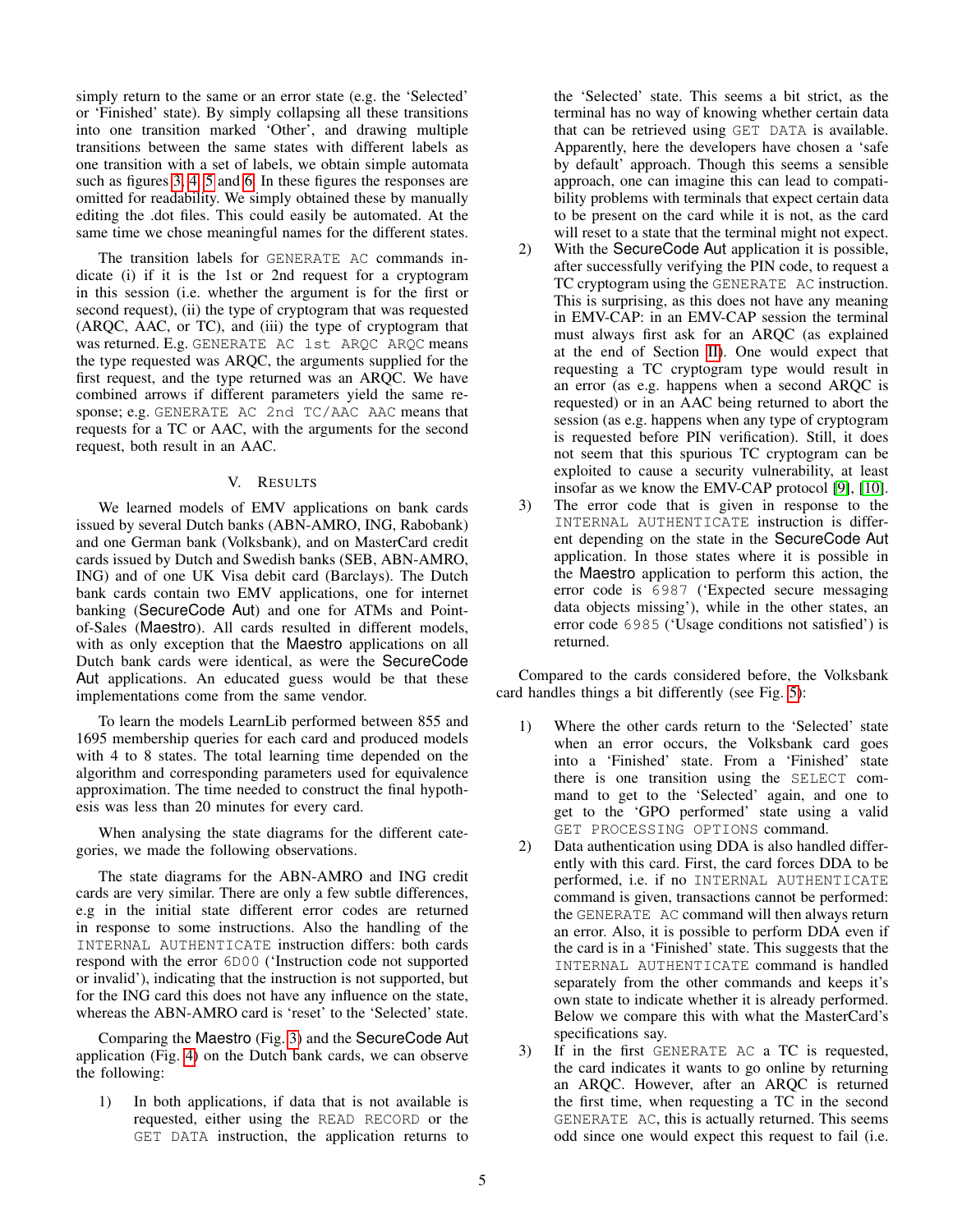

Fig. 5. Automaton of Maestro application on Volksbank bank card

<span id="page-5-0"></span>

Fig. 6. Automaton of Visa Debit application on Barclays card. Note that the INTERNAL AUTHENTICATE can be performed at any stage of the protocol.

<span id="page-5-1"></span>an AAC to be returned), as we did not provide a valid response from the bank.

#### *A. Difference with MasterCard's specifications*

The Maestro and MasterCard-branded applications should all conform to MasterCard's Paypass-M/Chip specification<sup>[2](#page-5-2)</sup>. This specification does specify a state diagram, which has only 5 states, whereas the models we obtained for Maestro cards have 6 or 7 states.

In the state diagram specified by MasterCard the operation INTERNAL AUTHENTICATE has no effect on the state, meaning that this operation – i.e. performing DDA – is optional

and can be done *any number of times*. In contrast, the model learned for the Dutch Maestro card says that this operation can be done *at most once* before cryptograms can be generated, and the model for the Volksbank Maestro card says that it must be done *exactly once* before cryptograms can be generated.

Another difference between the state diagram of the Volksbank card and the one specified by MasterCard is the presence of the 'Finished (no DDA)' state, which seems to be a spurious dead-end in the behaviour of the Volksbank card, as it does not lead to a normal protocol run which ends where one or two cryptograms are generated.

As these cards carry the Maestro or MasterCard logo, they must have undergone some certification. Assuming that their certification has not missed potential compatibility problems caused by these deviations from MasterCard's specification, this does suggest that this process does not include checking

<span id="page-5-2"></span> $2$ This specification is for dual interface (contact and contactless) cards, rather than contact-only cards, but states that the state diagram for contact-only cards is the same, except that it has one transition less [\[12,](#page-7-11) p. 98].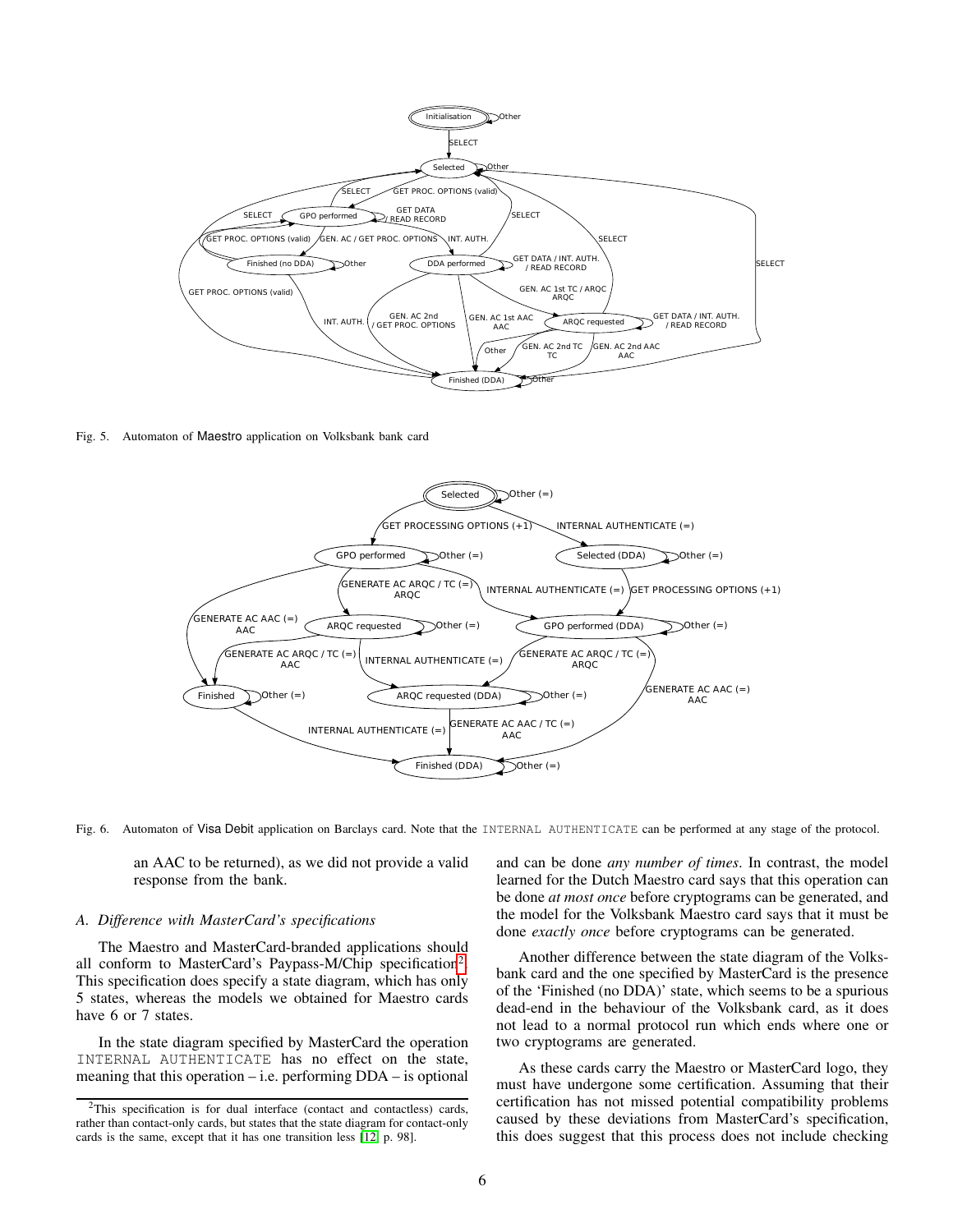for implementation of the exact state machine.

# *B. Different choices in the Visa branded card*

In the models of the MasterCard applications there exists an 'Initialisation' state from which the applications can be selected on the smartcard. Since with the Visa branded card the test harness automatically selects the Visa Debit application, this initialisation state is not included in the learned models and the initial state is 'Selected'.

The Visa branded card is quite different from the others. For example, with the Visa card the commands GET DATA, READ RECORD and VERIFY are allowed in all states, even before the transaction is initialised with GET PROCESSING OPTIONS and after the actual transaction is started with a GENERATE AC command or even finished. These commands are thus apparently completely independent from the state of the card. Also, DDA can be performed, by an INTERNAL AUTHENTICATE, completely independent of any other actions, again even during and after a transaction.

In the model it can be seen from the additional information added by the mapper that only two transitions increase the ATC. This indicates that the ATC is increased when performing a successful GET PROCESSING OPTIONS command (i.e. 9000 is returned as the status word).

## VI. RELATED WORK

Protocol fuzzing is an increasingly popular technique to test for security vulnerabilities. Simpler forms of protocol fuzzing consider only the format of messages, and then fuzz the different fields, often simply to try and crash an implementation. More advanced fuzzers, such as Snooze [\[13\]](#page-7-12) and Peach<sup>[3](#page-6-0)</sup>, take a state-based approach and also use a state machine describing the protocol as basis for fuzzing. Models such as we obtain could be the basis for more thorough state-based fuzzing by such tools. Model-based testing has already been applied to security, including for smartcards, for instance using UMLSec models [\[14\]](#page-7-13). For EMV smartcards, there have been successful experiments with protocol fuzzing based on state models at a commercial test lab [\[15\]](#page-7-14); here models were constructed by hand.

There is a growing interest in model inference, or more generally automated protocol reverse engineering, for security testing and analysis; see [\[16\]](#page-7-15) for a survey and a proposed classification of approaches, and [\[17\]](#page-7-16) for a discussion of future directions in combining model inference and modelbased testing for security. In automated techniques for protocol reverse engineering one can distinguish approaches that try to infer either message formats (e.g. [\[18\]](#page-7-17)) or protocol state machines (as we do, and [\[19\]](#page-7-18)), or both (e.g. [\[20\]](#page-7-19)). Another classification is that some approaches use 'passive learning', where the learner just observes traffic between other parties (e.g. [\[18\]](#page-7-17), [\[19\]](#page-7-18), [\[20\]](#page-7-19)), and 'active learning', i.e. where the learner actively takes part in the traffic in order to learn (as we do). A fundamental limitation of passive learning is that the quality of the model depends on the traffic that is observed. It will typically not provide good insight into the possibility of unwanted behaviour. It is therefore natural to follow such passive learning by protocol fuzzing to actively look for any such behaviour. Indeed, fuzzing based on the inferred model is considered as final stage in [\[19\]](#page-7-18), [\[20\]](#page-7-19).

Active learning was also successfully used to infer models for the electronic passport [\[6\]](#page-7-5), confirming that the right 'files' are accessible at different stages of the protocol. The models inferred in this paper are more complex than the one of the passport, and the models reveal interesting differences between various cards. Additionally, we could learn which command increased the ATC using a mapper component.

## VII. CONCLUSIONS

We have demonstrated that after defining a simple test harness/mapper component, we can easily obtain useful state machine models for banking smartcards using learning and simple abstraction techniques [\[4\]](#page-7-3), [\[5\]](#page-7-4). After some trimming, the models obtained are easy to understand for anyone familiar with the EMV standard, and clearly highlight some of the central decisions taken in an implementation.

Differences in the models obtained for different cards may be inconsequential differences that exploit the implementation freedom allowed by the under-specification in the EMV specs, but can really affect the security conditions imposed (for example, the difference between figures [3](#page-3-0) and [4](#page-3-1) in requiring PIN code verification). To determine which is which, we have relied on ad-hoc manual work and human intelligence - the models obtained are easy to inspect visually. This step could even be automated if security conditions are expressed as temporal logic formulae.

Differences in the state diagrams do not necessarily mean that implementations are not secure or that they cannot be regarded as compliant to the standard. The diagrams are a helpful aid in deciding whether this is the case. However, this decision then inevitably relies on an informal understanding of the standard and the essential security requirements. One would like to see more objective criteria for this, especially as security protocols are notoriously brittle and deciding what constitutes a secure refinement of the specification is not always easy.

The complexity of the standards involved make such models very valuable. In fact, finite state machine models such as we obtain would be a useful addition to the official specifications. Despite the length of the EMV specs [\[8\]](#page-7-7) (of over 700 pages), state diagrams describing the smartcard are conspicuously absent. A state diagram is specified in Master-Card's specification [\[12\]](#page-7-11), but most of the cards we analysed actually did not conform to it. The differences between e.g. figures [3](#page-3-0) and [5](#page-5-0) show the considerable leeway there is between different implementations of the same spec. One would expect (and hope?) that engineers developing, testing, or certifying EMV smartcards do have such state diagrams, either in the official documentation or just scribbled on a whiteboard.

The models learnt did not reveal any security issues. Indeed, one would not expect to find any in smartcards such as we considered, which should have undergone rigorous security evaluations and tests. Still, we do notice some peculiarities (notably that the Volksbank card is still willing to return a

<span id="page-6-0"></span><sup>3</sup><http://peachfuzzer.com>